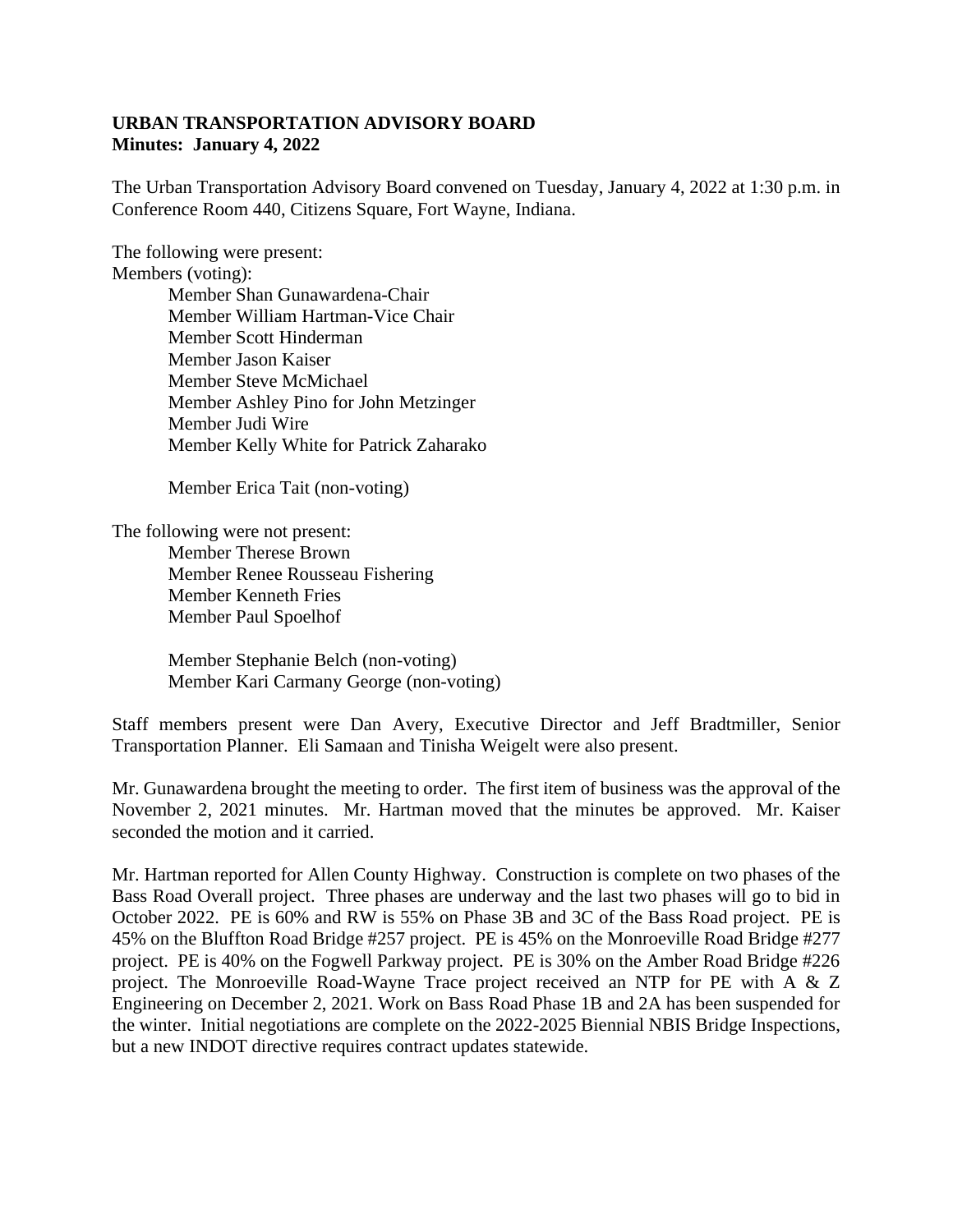Ms. White gave the report for the City of Fort Wayne. The survey is complete for the Hillegas Road project. PE is 10% and Phase II submittal will be in February. A public meeting will be held later this month or in February for the Bluffton Road Bridge #358 project. PE is 30% and Phase II submittal will be in March 2022. Phase II has been submitted for the Goeglein Road Bridge #113 project and PE is 44%. The St. Joe Center Road and Maplecrest Road-Phase II projects will have restorations to be completed this spring.

Mr. Hinderman gave the report for the airport. The terminal building project is going well, but COVID and supply issues may delay the project. If funding is received, a taxiway project will be done at Smith Field next year.

Mr. McMichael gave the report for the City of New Haven. Landin Road reopened to traffic on December 15, 2021, construction is continuing. Rose Avenue is closed while work is being done on the retaining wall.

Mr. Kaiser gave the report for INDOT. The Concrete Pavement Restoration project on I-69 is scheduled for project letting later this month. Two contracts were awarded. The contract for the I-69 over Robinson Creek project was awarded on December 16, 2021 to Milestone Contractors LP. The contract for the I-69 and Coldwater Road project was awarded on November 29, 2021 to Primco LLC.

Ms. Pino gave the report for Citilink. Several buses are on order and expected to be delivered in the spring. Citilink received funds from the American Rescue Plan (ARP) and is in the planning stages on how to spend the funds. Citilink met with the City of Fort Wayne regarding ADA bus stop compliance.

The first item of new business was the Participant Plan presented by Mr. Avery. The Participation Plan Draft was put out for review and public comment from November 17, 2021 to January 3, 2022. No notable comments were received. The primary goals of the Participation Plan are for interested parties to understand the planning process, how to comment and influence decisions, provide access to transportation information and analyses, review visual tools and documents, and receive feedback regarding questions and concerns. The outreach methods include policy board and committee meetings, transportation planning newsletter and the Annual Summary Report, information sharing and website, open houses, public meetings/hearings, and workshops and planning charrettes. The Participation Plan addresses special outreach efforts for the environmental justice populations. The following plans and programs require public participation; Participation Plan, Coordinated Public-Human Services Transportation Plan, Metropolitan Transportation Plan, Transportation Improvement Program, and Air Quality Analysis. Ms. Wire moved that the Participation Plan be approved. Mr. Hinderman seconded the motion and it carried.

The next item of new business was the Infrastructure Investment and Jobs Act (IIJA) presented by Mr. Avery. This bill includes a \$567 billion dollar investment for transportation projects in FY 22-26. The bill also includes funding for clean drinking water and wastewater infrastructure, clean energy transmission and electric vehicle infrastructure, and access to high speed internet. The bill focuses on the following areas: safety, bridges, climate changes, resilience, project delivery and equity. Mr. Avery explained the funding and who was eligible to receive the funding. Mr. Avery described the new programs and changes to current programs.